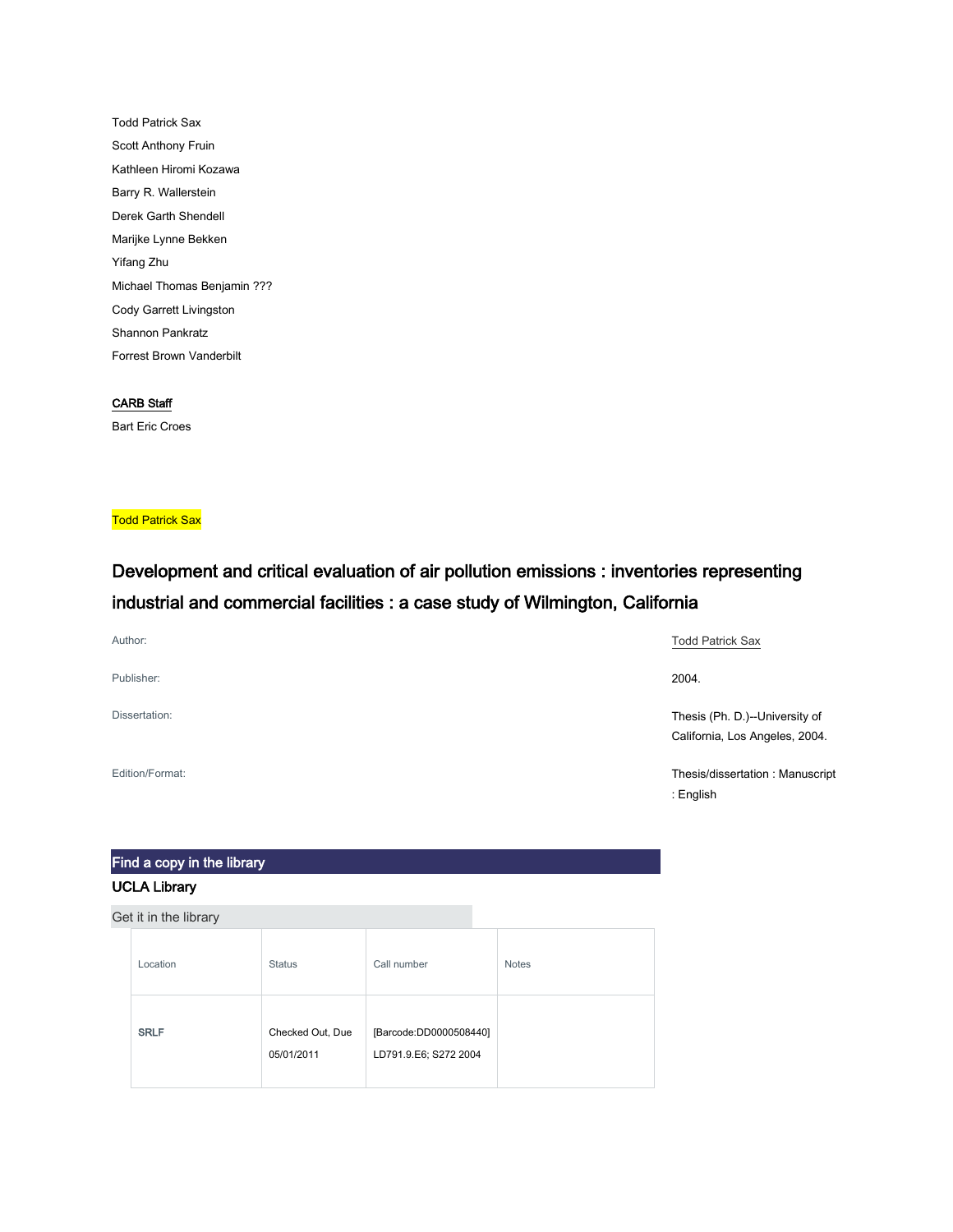| Genre/Form:                    | Dissertations, Academic                                                            |  |  |
|--------------------------------|------------------------------------------------------------------------------------|--|--|
| <b>Material Type:</b>          | Thesis/dissertation, Manuscript                                                    |  |  |
| Document Type:                 | Book, Archival Material                                                            |  |  |
| All Authors /<br>Contributors: | <b>Todd Patrick Sax</b><br><b>Todd Patrick Sax</b><br>Find more information about: |  |  |
| <b>OCLC Number:</b>            | 54984887                                                                           |  |  |
| Notes:                         | Vita.                                                                              |  |  |
| Description:                   | xxxi, 260 leaves : ill. ; 28 cm.                                                   |  |  |
| Responsibility:                | by Todd Patrick Sax.                                                               |  |  |

#### **Scott Anthony Fruin**

## Characterizing black carbon inside vehicles : implications for refined exposure assessments for diesel exhaust particulate matter

| Author:         | Scott Anthony Fruin                                            |
|-----------------|----------------------------------------------------------------|
| Publisher:      | 2003.                                                          |
| Dissertation:   | Thesis (D. Env.)--University of California, Los Angeles, 2003. |
| Edition/Format: | Thesis/dissertation: Manuscript: English                       |

## Find a copy in the library UCLA Library

| Location    | <b>Status</b>                  | Call number                                     | <b>Notes</b> |
|-------------|--------------------------------|-------------------------------------------------|--------------|
| <b>SRLF</b> | Checked Out, Due<br>05/01/2011 | [Barcode:DD0000054270]<br>LD791.9.E6; F943 2003 |              |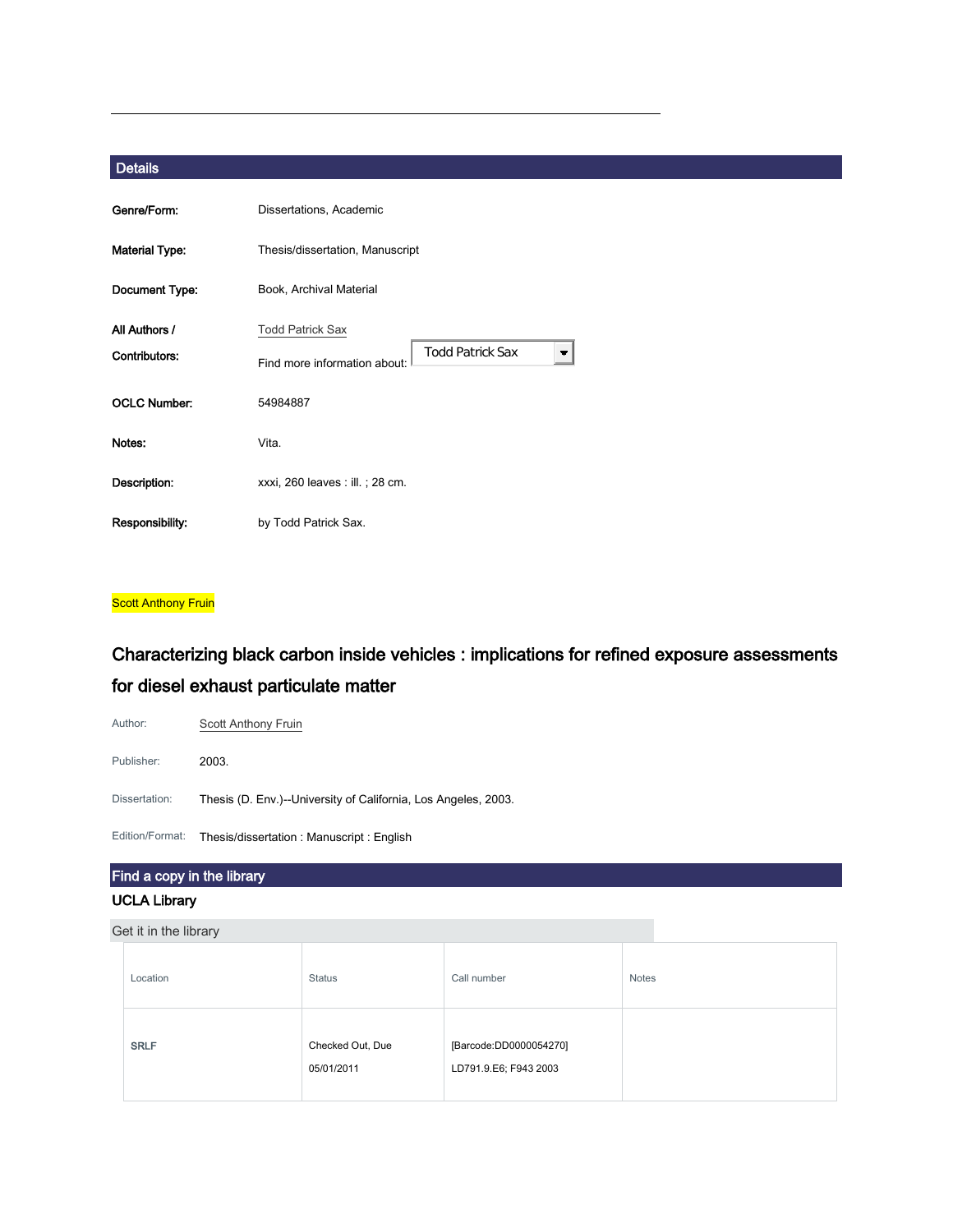| <b>Material Type:</b> | Thesis/dissertation, Manuscript                                                 |  |  |
|-----------------------|---------------------------------------------------------------------------------|--|--|
| Document Type:        | Book, Archival Material                                                         |  |  |
| All Authors /         | Scott Anthony Fruin                                                             |  |  |
| Contributors:         | Scott Anthony Fruin<br>$\overline{\phantom{a}}$<br>Find more information about: |  |  |
| <b>OCLC Number:</b>   | 54390891                                                                        |  |  |
| Notes:                | Vita.                                                                           |  |  |
| Description:          | xviii, 164 leaves : ill. ; 28 cm.                                               |  |  |
| Responsibility:       | by Scott Anthony Fruin.                                                         |  |  |

#### Kathleen Hiromi Kozawa

Investigation of pollution concentrations and pollution concentration gradients in communities adjacent to the ports of Los Angeles and Long Beach using a mobile monitoring platform



## Find a copy in the library UCLA Library

| Location                     | <b>Status</b>                             | Call number           | <b>Notes</b> |
|------------------------------|-------------------------------------------|-----------------------|--------------|
| <b>Online Resources</b>      | Circulation Information is<br>unavailable | LD791.9.E6            |              |
| SEL/8270 Boelter Hall-Stacks | Not Checked Out                           | LD791.9.E6; K849 2009 |              |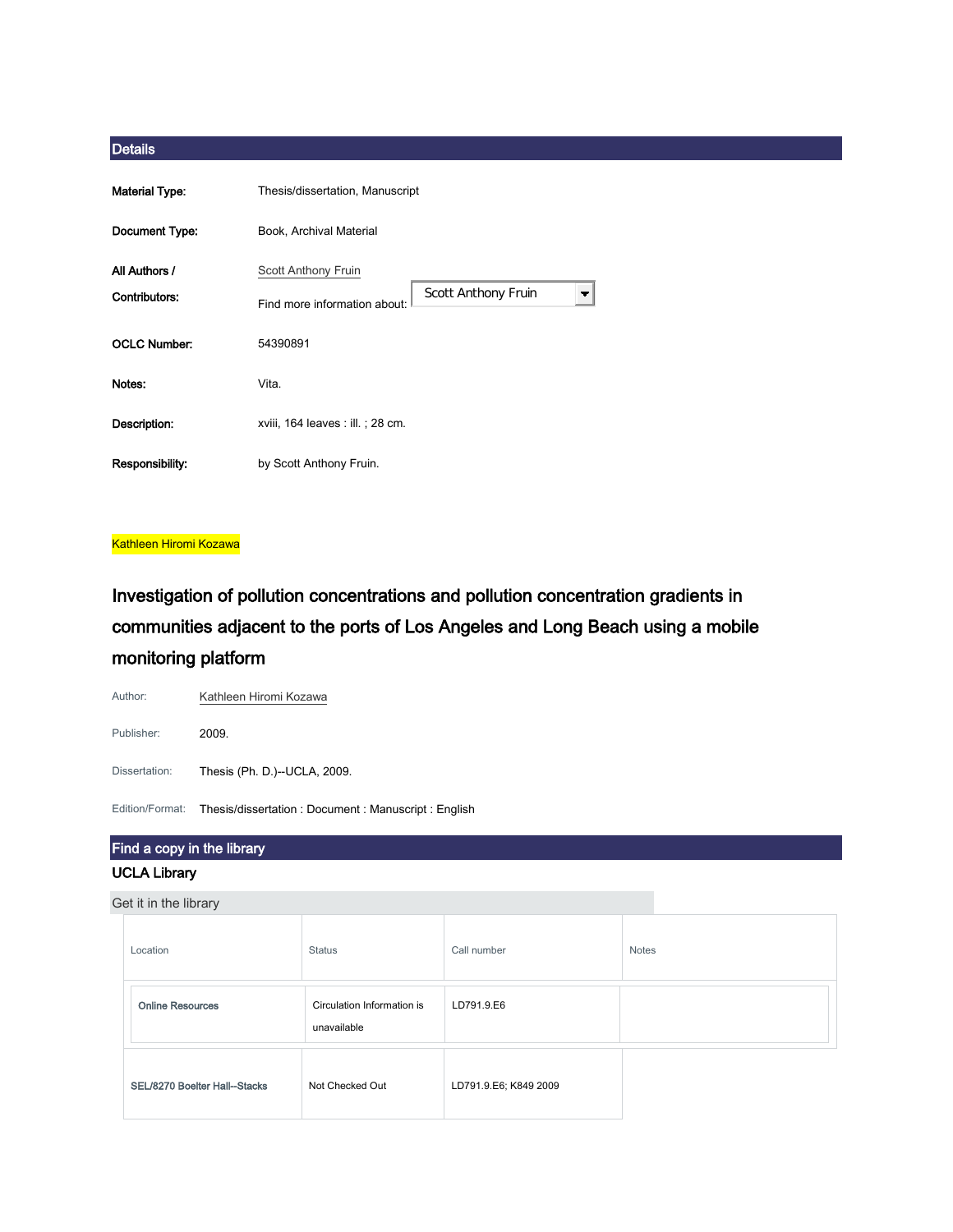| Genre/Form:                    | Dissertations, Academic                                                                                      |
|--------------------------------|--------------------------------------------------------------------------------------------------------------|
| <b>Material Type:</b>          | Document, Thesis/dissertation, Manuscript, Internet resource                                                 |
| Document Type:                 | Internet Resource, Computer File, Archival Material                                                          |
| All Authors /<br>Contributors: | Kathleen Hiromi Kozawa<br>Kathleen Hiromi Kozawa<br>$\overline{\phantom{a}}$<br>Find more information about: |
| <b>OCLC Number:</b>            | 405658418                                                                                                    |
| Notes:                         | Vita.                                                                                                        |
| Description:                   | xxi, 22-129 leaves : ill. ; 28 cm.                                                                           |
| Responsibility:                | by Kathleen Hiromi Kozawa.                                                                                   |

#### **Barry R. Wallerstein**

## The criteria pollutant elements of the Clean Air Standards Act of 1987 : an evaluation for the greater Los Angeles area

Author: **[Barry R Wallerstein](http://ucla.worldcat.org/search?q=au%3A%22Wallerstein%2C+Barry+R.%2C%22&qt=hot_author)** Publisher: 1988. Dissertation: Thesis (D. Env.)--University of California, Los Angeles, 1988. Edition/Format: Thesis/dissertation : Manuscript : English

## Find a copy in the library

#### UCLA Library

| Location    | <b>Status</b>                  | Call number                                    | <b>Notes</b> |
|-------------|--------------------------------|------------------------------------------------|--------------|
| <b>SRLF</b> | Checked Out, Due<br>05/01/2011 | [Barcode:D0005365945]<br>LD791.9.E6; W156 1988 |              |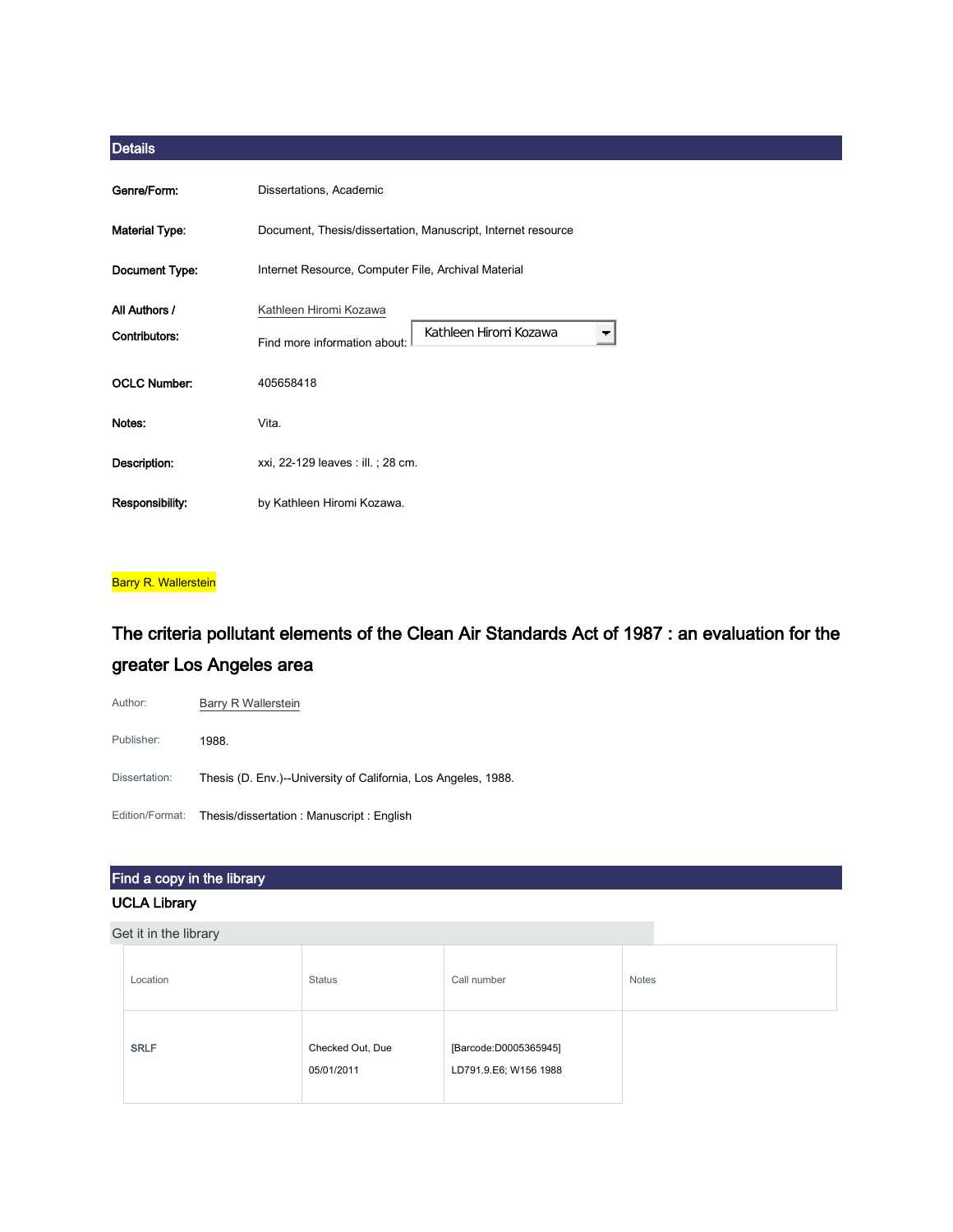| <b>Material Type:</b> | Thesis/dissertation, Manuscript                          |  |  |
|-----------------------|----------------------------------------------------------|--|--|
| Document Type:        | Book, Archival Material                                  |  |  |
| All Authors /         | Barry R Wallerstein                                      |  |  |
| Contributors:         | Barry R Wallerstein<br>▼<br>Find more information about: |  |  |
| <b>OCLC Number:</b>   | 19237934                                                 |  |  |
| Notes:                | Typescript (photocopy). Vita.                            |  |  |
| Description:          | xiv, 238 leaves : ill. ; 28 cm.                          |  |  |
| Responsibility:       | by Barry R. Wallerstein.                                 |  |  |

**Derek Garth Shendell** 

Assessment of organic compound exposures, thermal comfort parameters, and HVAC system-driven air exchange rates in public school portable classrooms in California

| Author:         | Derek Garth Shendell                                           |
|-----------------|----------------------------------------------------------------|
| Publisher:      | 2003.                                                          |
| Dissertation:   | Thesis (D. Env.)--University of California, Los Angeles, 2003. |
| Edition/Format: | Thesis/dissertation: Manuscript: English                       |

## Find a copy in the library

#### UCLA Library

Get it in the library

| Location    | <b>Status</b>   | Call number                                     | <b>Notes</b> |
|-------------|-----------------|-------------------------------------------------|--------------|
| <b>SRLF</b> | Not Checked Out | [Barcode:DD0000054262]<br>LD791.9.E6; S546 2003 |              |

**Details**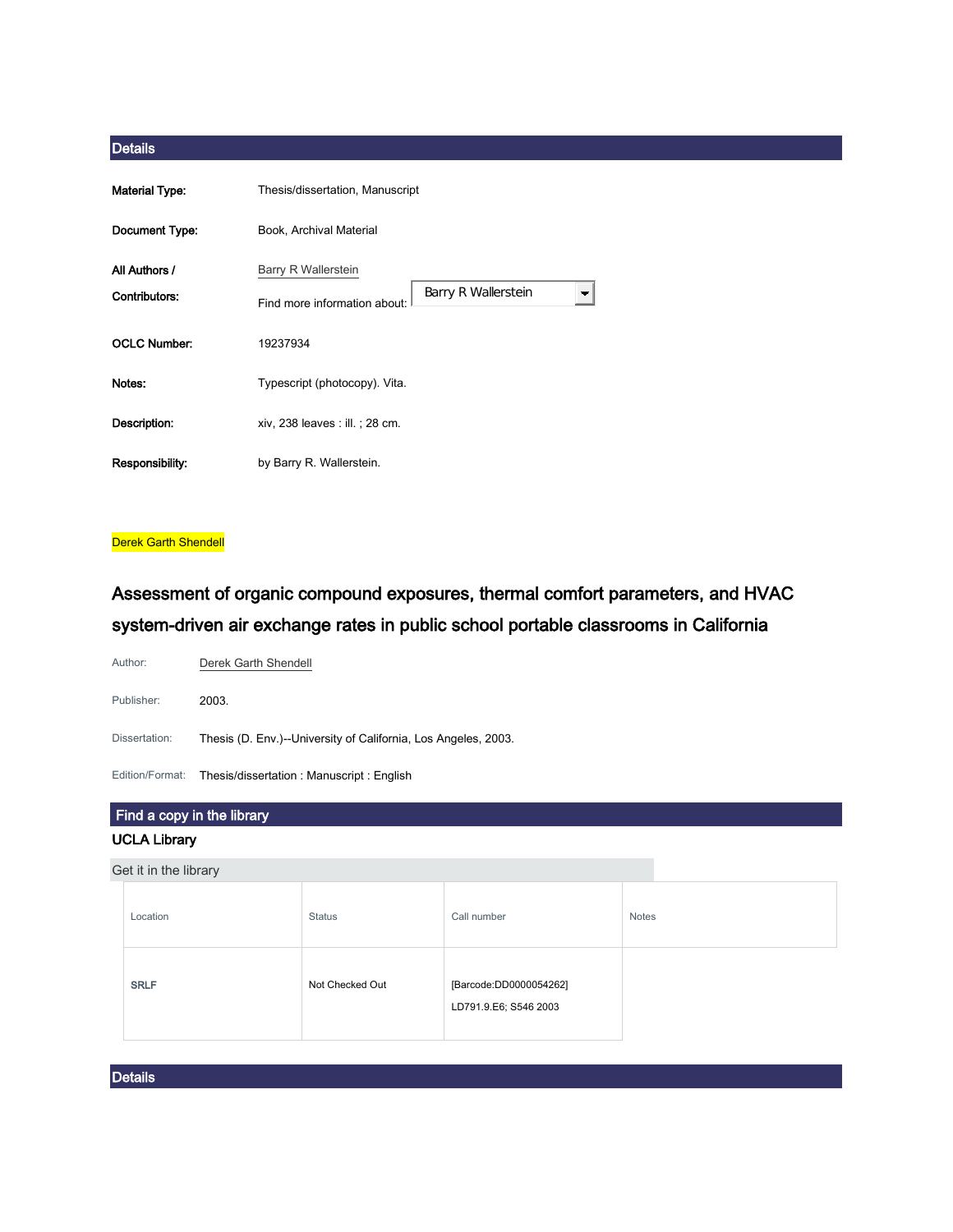| <b>Material Type:</b> | Thesis/dissertation, Manuscript                                        |  |  |
|-----------------------|------------------------------------------------------------------------|--|--|
| Document Type:        | Book, Archival Material                                                |  |  |
| All Authors /         | Derek Garth Shendell                                                   |  |  |
| Contributors:         | Derek Garth Shendell<br>$\blacksquare$<br>Find more information about: |  |  |
| <b>OCLC Number:</b>   | 53073643                                                               |  |  |
| Notes:                | Vita.                                                                  |  |  |
| Description:          | xxix, 413 leaves : ill. ; 28 cm.                                       |  |  |
| Responsibility:       | by Derek Garth Shendell.                                               |  |  |
|                       |                                                                        |  |  |

**Derek Garth Shendell** 

## PM2.5 exposure assessment and source apportionment : Guatemala

| Author:         | Derek Garth Shendell                    |
|-----------------|-----------------------------------------|
| Publisher:      | [New Haven, Conn.: s.n.], 1998.         |
| Dissertation:   | Thesis (M.P.H.)--Yale University, 1998. |
| Edition/Format: | Thesis/dissertation: English            |

## Find a copy in the library

This item isn't held in your library system, but it is held by other WorldCat Libraries. You may request this item from a WorldCat library through interlibrary loan.

| <b>Details</b>                 |                                                                                                   |  |
|--------------------------------|---------------------------------------------------------------------------------------------------|--|
| <b>Material Type:</b>          | Thesis/dissertation                                                                               |  |
| Document Type:                 | <b>Book</b>                                                                                       |  |
| All Authors /<br>Contributors: | Derek Garth Shendell<br>Derek Garth Shendell<br>$\blacksquare$<br>Find more information about: II |  |
| <b>OCLC Number:</b>            | 56785312                                                                                          |  |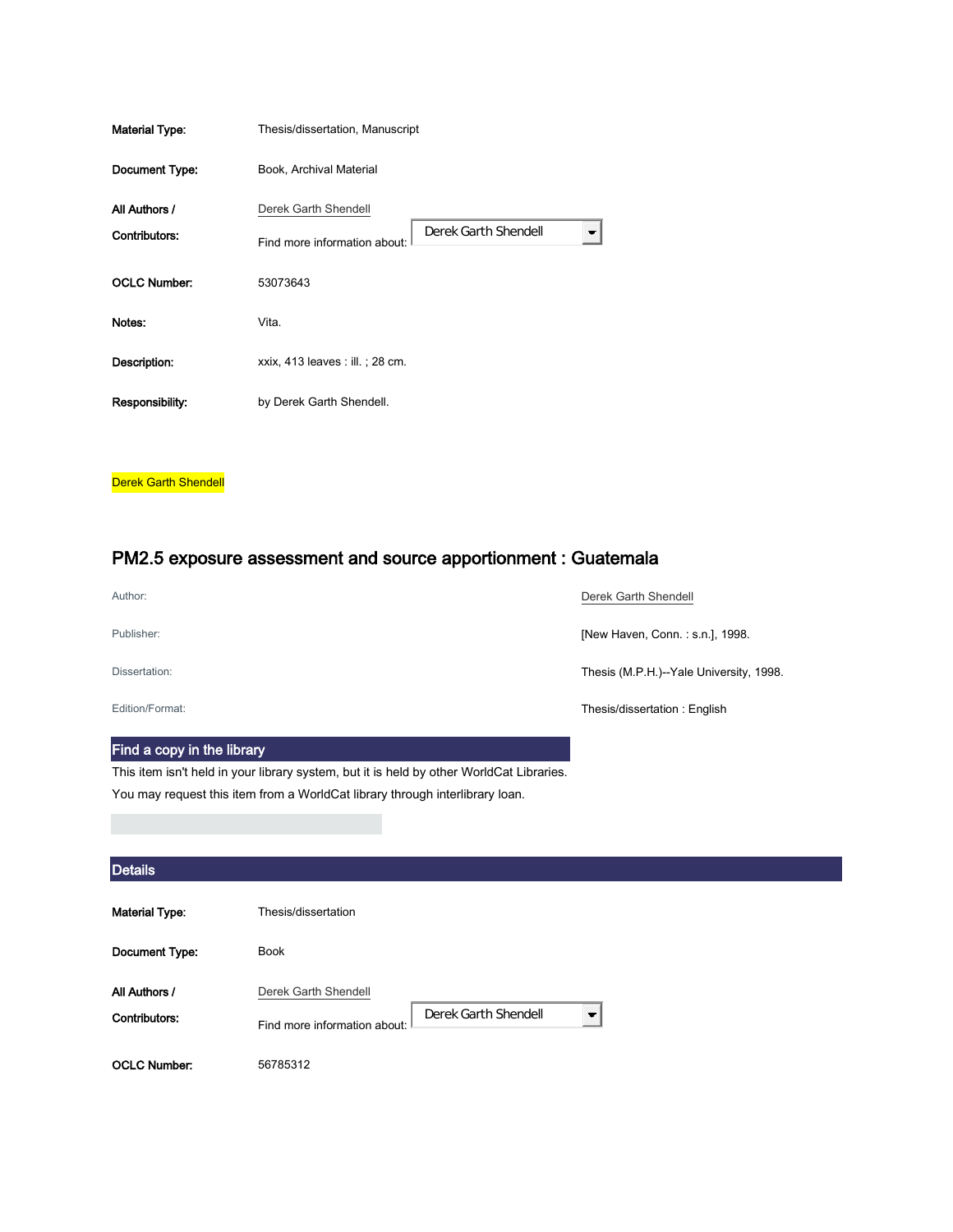Description: 124 leaves ; 29 cm.

Responsibility: by Derek Garth Shendell.

#### Marijke Lynne Bekken

## Development of a market-based strategy to reduce emissions from locomotives

| Author:         | Marijke Lynne Bekken                                              |
|-----------------|-------------------------------------------------------------------|
| Publisher:      | 1995.                                                             |
| Dissertation:   | Thesis (D. Env.)--University of<br>California, Los Angeles, 1995. |
| Edition/Format: | Thesis/dissertation: Manuscript:<br>English                       |

# Find a copy in the library

## UCLA Library

| Get it in the library |                 |                                                |              |
|-----------------------|-----------------|------------------------------------------------|--------------|
| Location              | <b>Status</b>   | Call number                                    | <b>Notes</b> |
| <b>SRLF</b>           | Not Checked Out | [Barcode:D0008315046]<br>LD791.9.E6; B399 1995 |              |

## **Details**

| <b>Material Type:</b>          | Thesis/dissertation, Manuscript                                                                          |
|--------------------------------|----------------------------------------------------------------------------------------------------------|
| Document Type:                 | Book, Archival Material                                                                                  |
| All Authors /<br>Contributors: | Marijke Lynne Bekken<br>Marijke Lynne Bekken<br>$\overline{\phantom{a}}$<br>Find more information about: |
| <b>OCLC Number:</b>            | 32952470                                                                                                 |
| Notes:                         | Vita.                                                                                                    |
| Description:                   | xiii, 172 leaves : ill. ; 28 cm.                                                                         |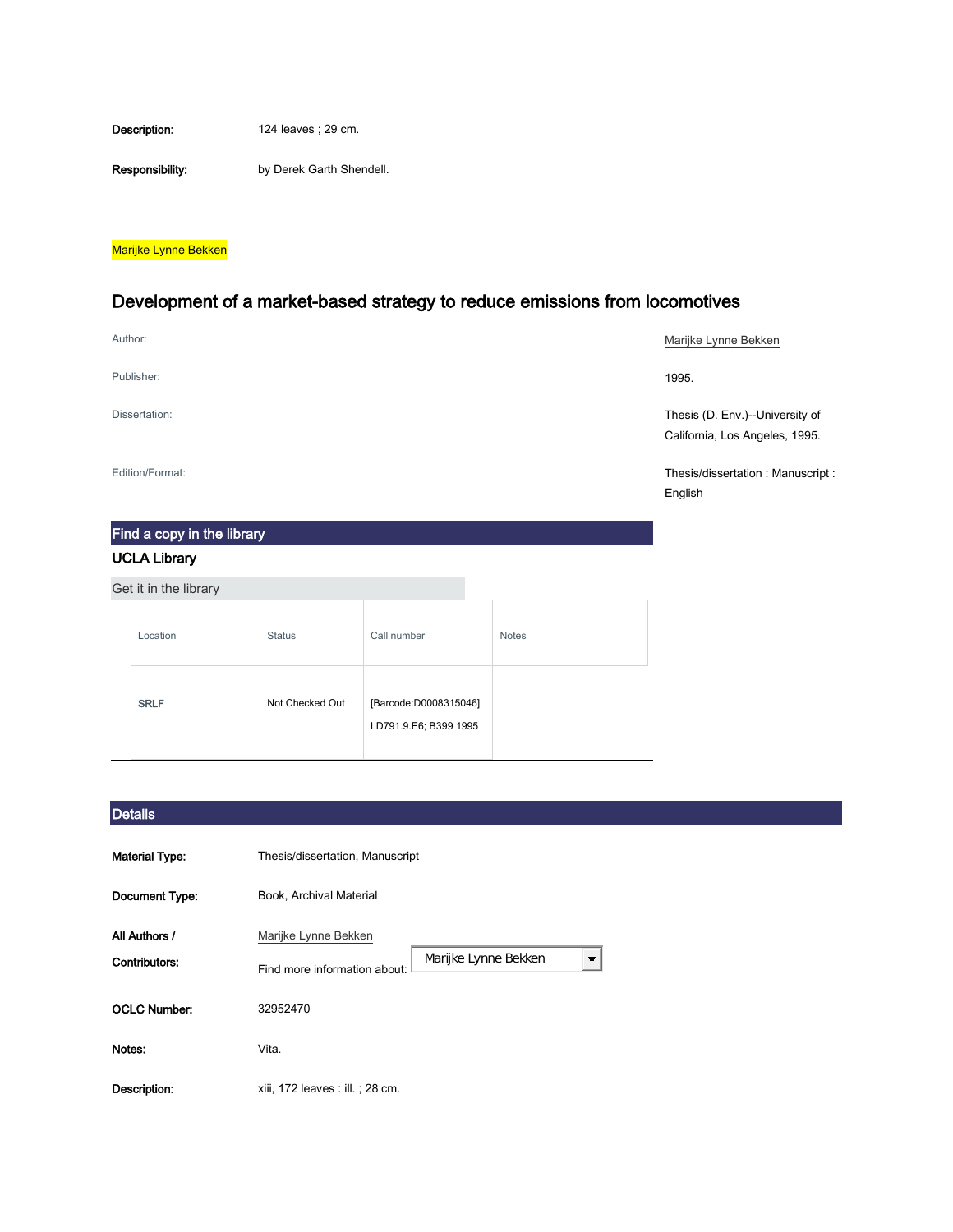Responsibility: by Marijke Lynne Bekken.

### <mark>Yifang Zhu</mark>

## Ultrafine particles and freeways

Publisher: 2003.

Find a copy in the library

### UCLA Library

Get it in the library

| Location              | <b>Status</b>      | Call number          | <b>Notes</b> |
|-----------------------|--------------------|----------------------|--------------|
| <b>Biomed Library</b> | Not Checked<br>Out | W4C; Z61954u<br>2003 |              |

### **Details**

| <b>Material Type:</b> | Thesis/dissertation, Manuscript            |  |  |
|-----------------------|--------------------------------------------|--|--|
| Document Type:        | Book, Archival Material                    |  |  |
| All Authors /         | Yifang Zhu                                 |  |  |
| Contributors:         | Yifang Zhu<br>Find more information about: |  |  |
| <b>OCLC Number:</b>   | 52967428                                   |  |  |
| Notes:                | Typescript (photocopy). Vita.              |  |  |
| Description:          | xix, 118 leaves : ill. ; 28 cm.            |  |  |
| Responsibility:       | by Yifang Zhu.                             |  |  |

#### Author: [Yifang Zhu](http://ucla.worldcat.org/search?q=au%3A%22Zhu%2C+Yifang%2C%22&qt=hot_author)

Dissertation: Thesis (Ph. D.)--University of California, Los Angeles, 2003.

Edition/Format: Thesis/dissertation : Manuscript : English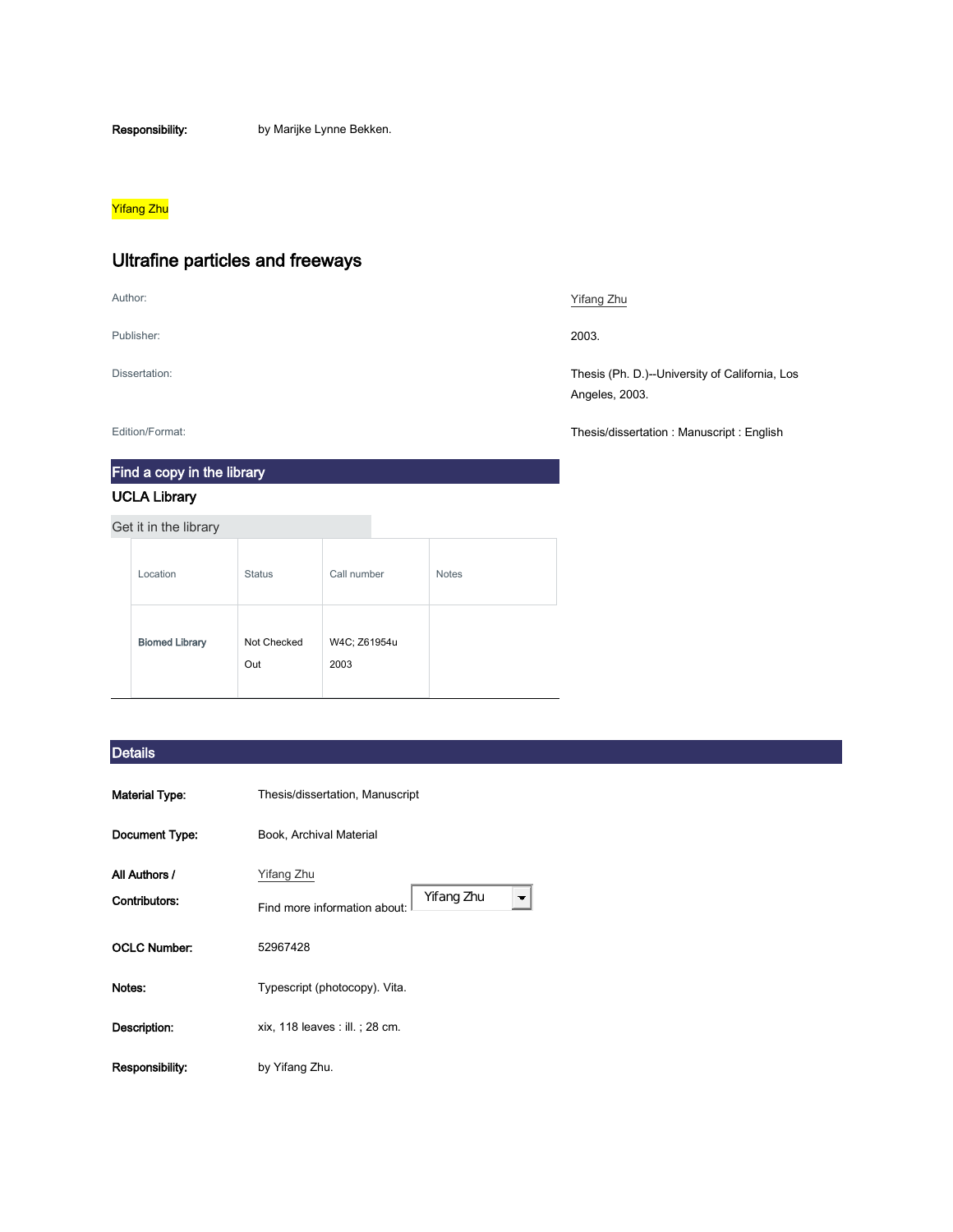Michael Thomas Benjamin ???

## Feasibility of the global positioning system (GPS) for the collection of motor vehicle dynamics and activity data

Publisher: 1997.

Author: **[Michael Thomas Benjamin](http://ucla.worldcat.org/search?q=au%3A%22Benjamin%2C+Michael+Thomas%2C%22&qt=hot_author) Michael Thomas Benjamin** 

Dissertation: Thesis (D. Env.)--University of California, Los Angeles, 1997.

Edition/Format: Thesis/dissertation : Manuscript : Englis[hView all editions and formats](http://ucla.worldcat.org/oclc/37579001/editions?editionsView=true&referer=di)

## Find a copy in the library

#### UCLA Library

Get it in the library

| Location    | <b>Status</b>   | Call number                                       | <b>Notes</b> |  |
|-------------|-----------------|---------------------------------------------------|--------------|--|
| <b>SRLF</b> | Not Checked Out | [Barcode:D0008774424]<br>LD791.9.E6; B438<br>1997 |              |  |

#### **Details**

| Material Type:                 | Thesis/dissertation, Manuscript                                                    |  |  |
|--------------------------------|------------------------------------------------------------------------------------|--|--|
| Document Type:                 | Book, Archival Material                                                            |  |  |
| All Authors /<br>Contributors: | Michael Thomas Benjamin<br>Michael Thomas Benjamin<br>Find more information about: |  |  |
| OCLC Number:                   | 37579001                                                                           |  |  |
| Notes:                         | Vita.                                                                              |  |  |
| Description:                   | xxvi, 202 leaves : ill., maps ; 28 cm.                                             |  |  |
| Responsibility:                | by Michael Thomas Benjamin.                                                        |  |  |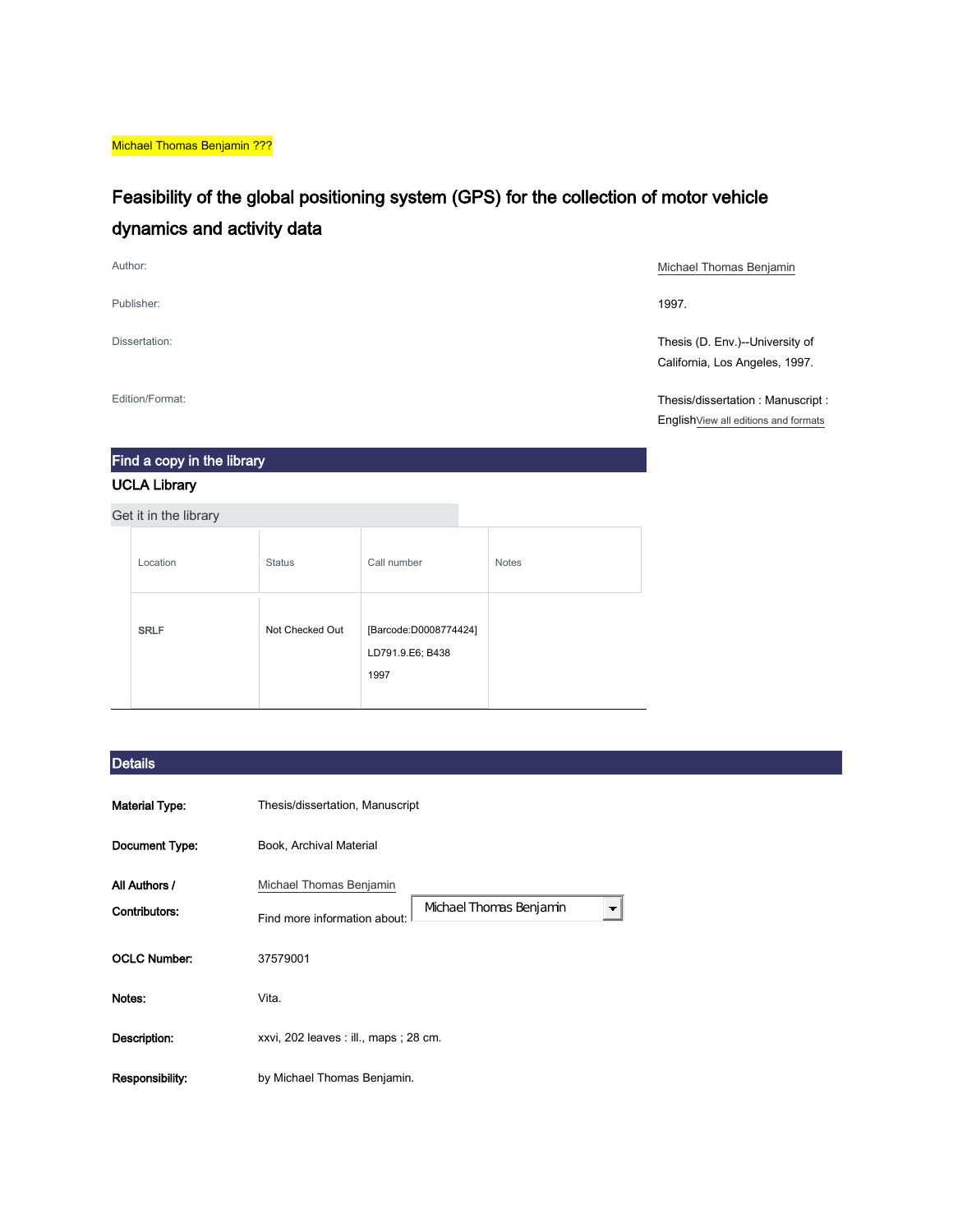**Cody Garrett Livingston** 

## Development and application of a validated method for measurements of ammonia emissions from in-use vehicles on a chassis dynamometer

| Author:                                 |                         |                                                     |                                                              | Cody Garrett Livingston                                                             |
|-----------------------------------------|-------------------------|-----------------------------------------------------|--------------------------------------------------------------|-------------------------------------------------------------------------------------|
| Publisher:                              |                         |                                                     |                                                              | 2008.                                                                               |
| Dissertation:                           |                         |                                                     |                                                              | Thesis (Ph. D.)--UCLA, 2008.                                                        |
| Edition/Format:                         |                         |                                                     |                                                              | Thesis/dissertation: Document: Manuscript:<br>English View all editions and formats |
| Find a copy in the library              |                         |                                                     |                                                              |                                                                                     |
| <b>UCLA Library</b>                     |                         |                                                     |                                                              |                                                                                     |
| Get it in the library                   |                         |                                                     |                                                              |                                                                                     |
| SEL/8270 Boelter<br><b>Hall--Stacks</b> | Not Checked<br>Out      | LD791.9.E6; L763<br>2008                            |                                                              |                                                                                     |
| <b>Details</b>                          |                         |                                                     |                                                              |                                                                                     |
| Genre/Form:                             | Dissertations, Academic |                                                     |                                                              |                                                                                     |
| <b>Material Type:</b>                   |                         |                                                     | Document, Thesis/dissertation, Manuscript, Internet resource |                                                                                     |
| Document Type:                          |                         | Internet Resource, Computer File, Archival Material |                                                              |                                                                                     |
| All Authors /                           | Cody Garrett Livingston |                                                     |                                                              |                                                                                     |
| Contributors:                           |                         | Find more information about:                        | Cody Garrett Livingston                                      | $\blacksquare$                                                                      |
| <b>OCLC Number:</b>                     | 310371362               |                                                     |                                                              |                                                                                     |
| Notes:                                  | Vita.                   |                                                     |                                                              |                                                                                     |
|                                         |                         |                                                     |                                                              |                                                                                     |
| Description:                            |                         | xvii, 153 leaves : ill. ; 28 cm.                    |                                                              |                                                                                     |

Shannon Pankratz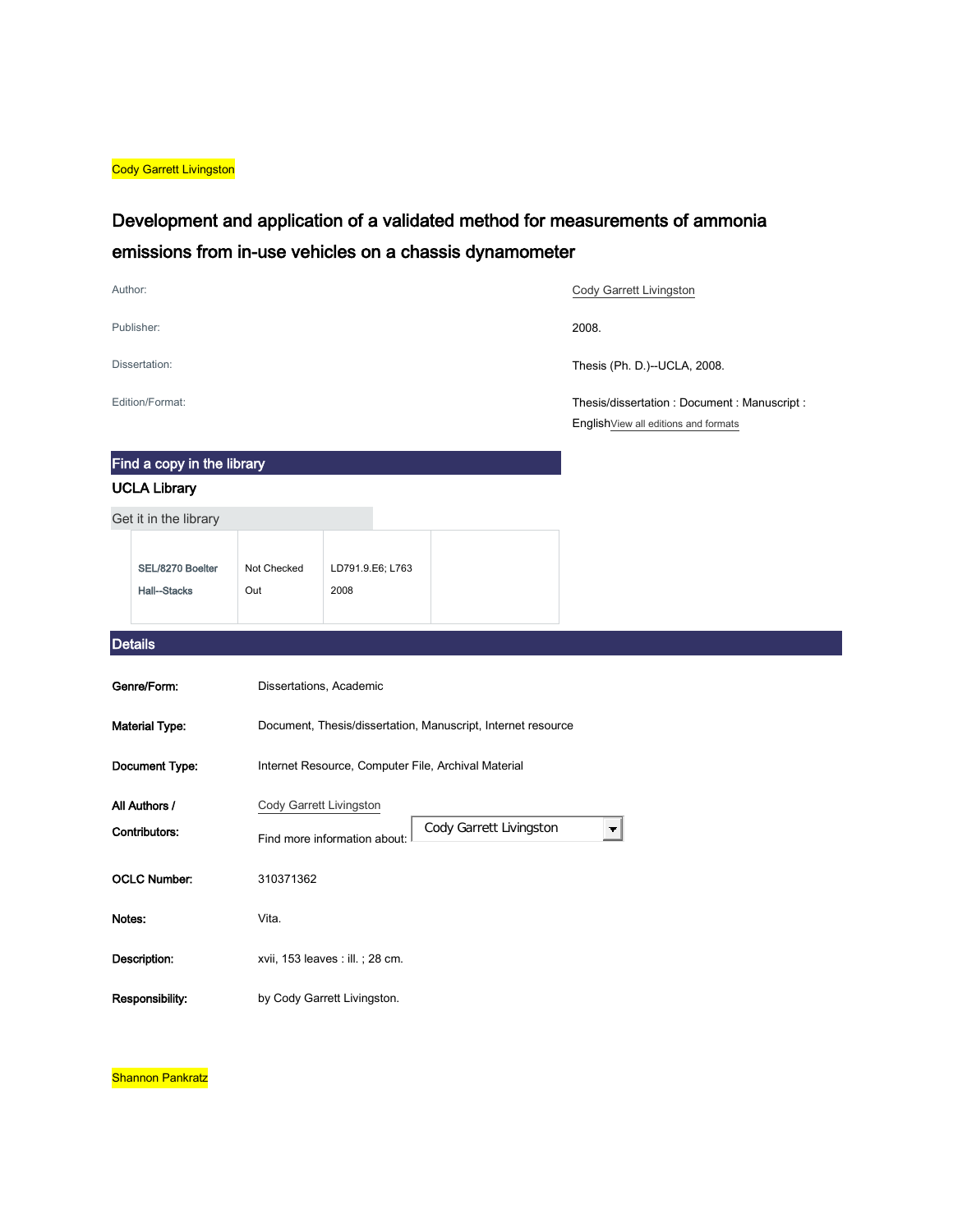## Effects of mycorrhizal infection and salinity stress on the growth performance of three salt marsh plant species : (frankenia grandifolia, jaumea carnosa and salicornia virginica)

| Author:       | Shannon Lea Pankratz                                           |
|---------------|----------------------------------------------------------------|
| Publisher:    | 2003.                                                          |
| Dissertation: | Thesis (M.S.)--University of California, Los<br>Angeles, 2003. |

Edition/Format: Thesis/dissertation : Manuscript : English

## Find a copy in the library UCLA Library

Get it in the library

| Location              | <b>Status</b>      | Call number     | <b>Notes</b> |
|-----------------------|--------------------|-----------------|--------------|
| <b>Biomed Library</b> | Not Checked<br>Out | W4C; P193e 2003 |              |

#### **Details**

| Genre/Form:                    | Dissertations, Academic                                                      |  |
|--------------------------------|------------------------------------------------------------------------------|--|
| <b>Material Type:</b>          | Thesis/dissertation, Manuscript                                              |  |
| Document Type:                 | Book, Archival Material                                                      |  |
| All Authors /<br>Contributors: | Shannon Lea Pankratz<br>Shannon Lea Pankratz<br>Find more information about: |  |
| <b>OCLC Number:</b>            | 56431245                                                                     |  |
| Description:                   | viii, 38 leaves : ill. ; 28 cm.                                              |  |
| Responsibility:                | by Shannon Lea Pankratz.                                                     |  |

**Forrest Brown Vanderbilt**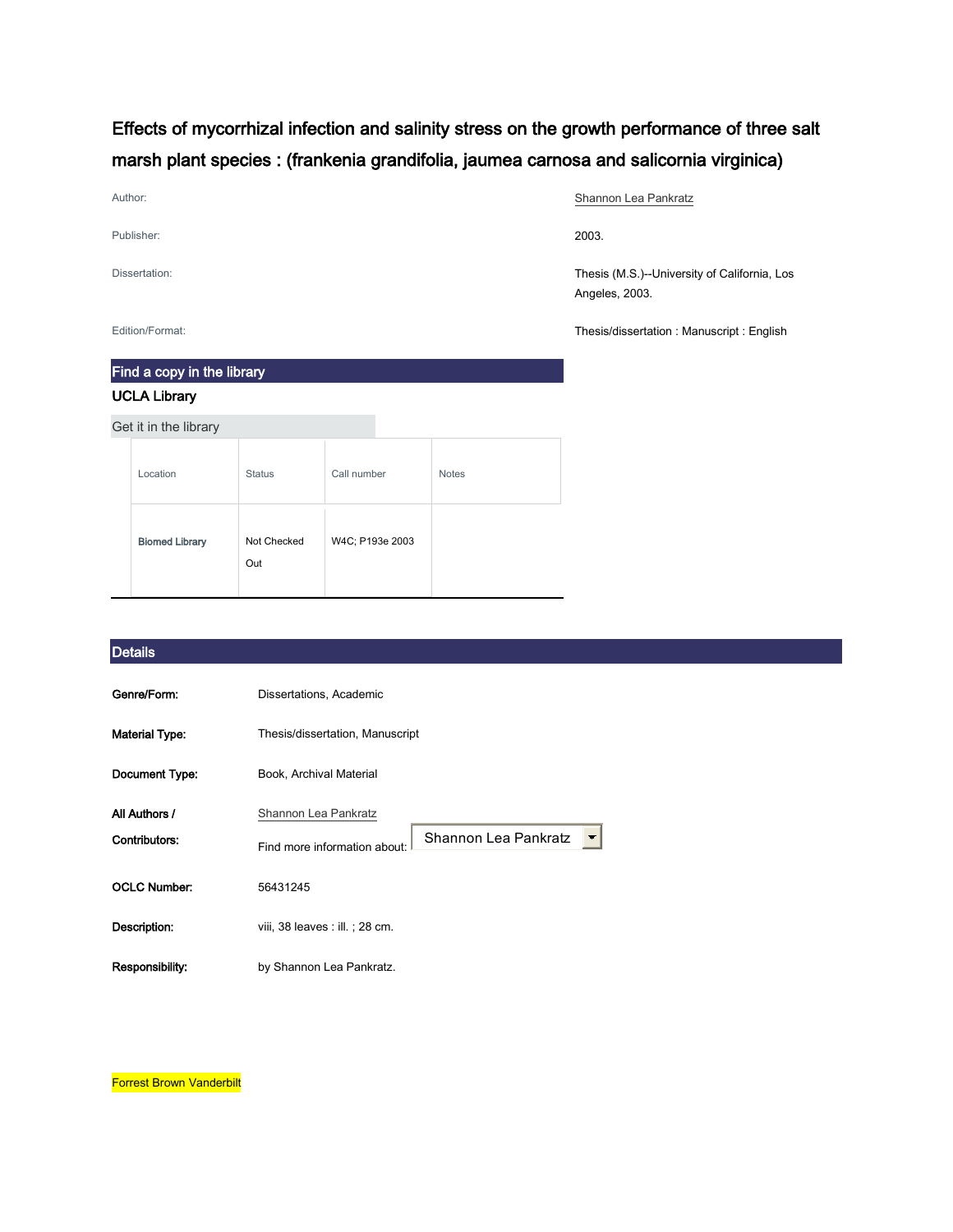## Examination of small mammal diversity in the riparian areas of Walden, Tennessee

| Author:         | <b>Forrest Brown Vanderbilt</b>                                                        |
|-----------------|----------------------------------------------------------------------------------------|
| Publisher:      | 2002.                                                                                  |
| Dissertation:   | Thesis (M.S.)--University of Tennessee at Chattanooga,<br>Environmental Science, 2002. |
| Edition/Format: | Thesis/dissertation: Manuscript: English                                               |

#### Find a copy in the library

This item isn't held in your library system, but it is held by other WorldCat Libraries. You may request this item from a WorldCat library through interlibrary loan.

### WorldCat

#### **Details**

| <b>Material Type:</b>          | Thesis/dissertation, Manuscript                                                                                         |
|--------------------------------|-------------------------------------------------------------------------------------------------------------------------|
| Document Type:                 | Book, Archival Material                                                                                                 |
| All Authors /<br>Contributors: | <b>Forrest Brown Vanderbilt</b><br>Forrest Brown Vanderbilt<br>$\overline{\phantom{a}}$<br>Find more information about: |
| <b>OCLC Number:</b>            | 65173046                                                                                                                |
| Notes:                         | "August 2002."                                                                                                          |
| Description:                   | 42 leaves : 29 cm.                                                                                                      |
| Responsibility:                | Forrest Brown Vanderbilt.                                                                                               |

#### **Bart Eric Croes**

## The transient response of continuously stirred tank reactors containing heterogeneously catalyzed systems

Author: **[Bart Croes](http://ucla.worldcat.org/search?q=au%3A%22Croes%2C+Bart.%22&qt=hot_author)** 

Publisher: 1983.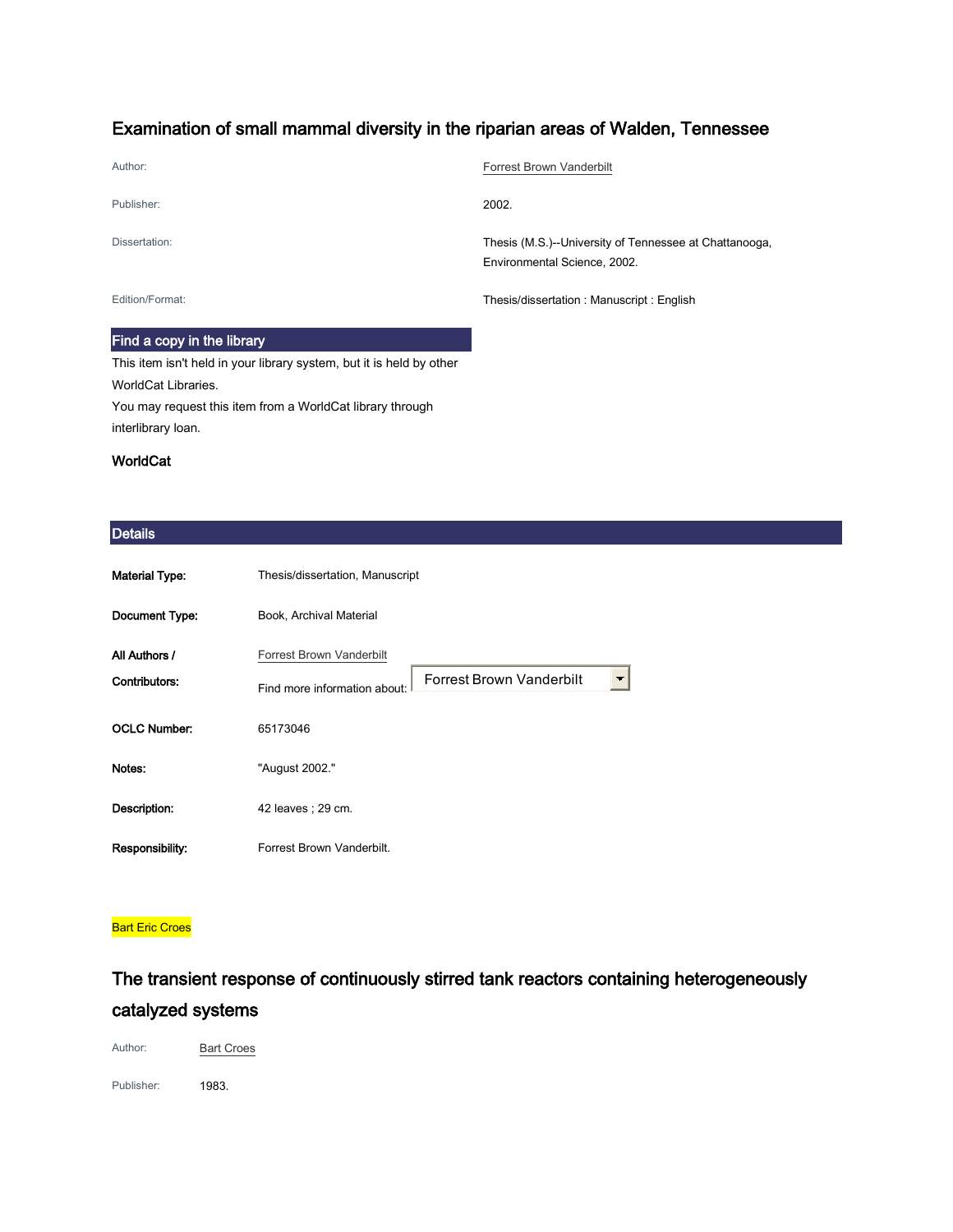Dissertation: Thesis (M.S.)--University of California, Santa Barbara, 1983.

Edition/Format: Thesis/dissertation : English

#### Find a copy in the library

#### University of California Libraries

Get it from this library group

UC Santa Barbara Library

#### **Details**

| <b>Material Type:</b>          | Thesis/dissertation                                                    |
|--------------------------------|------------------------------------------------------------------------|
| Document Type:                 | <b>Book</b>                                                            |
| All Authors /<br>Contributors: | <b>Bart Croes</b><br><b>Bart Croes</b><br>Find more information about: |
| <b>OCLC Number:</b>            | 78372606                                                               |
| Description:                   | xiii, 138 leaves, bound.                                               |
| Responsibility:                | by Bart Eric Croes.                                                    |

#### Richard Boardman Corey

## Allocation of elemental constituents to mineral species in polycomponent colloids of soil

| Author:             | R B Corey                                                                        |  |
|---------------------|----------------------------------------------------------------------------------|--|
| Publisher:          | 1952.                                                                            |  |
| Dissertation:       | Thesis (Ph. D.)--University of Wisconsin--Madison, 1952.                         |  |
| Edition/Format:     | Thesis/dissertation: Document: Manuscript: English View all editions and formats |  |
| Find a copy online  |                                                                                  |  |
| Links to this item  |                                                                                  |  |
| UCLA Library(0)     |                                                                                  |  |
| No Links were found |                                                                                  |  |
| <b>Details</b>      |                                                                                  |  |

Material Type: Document, Thesis/dissertation, Manuscript, Internet resource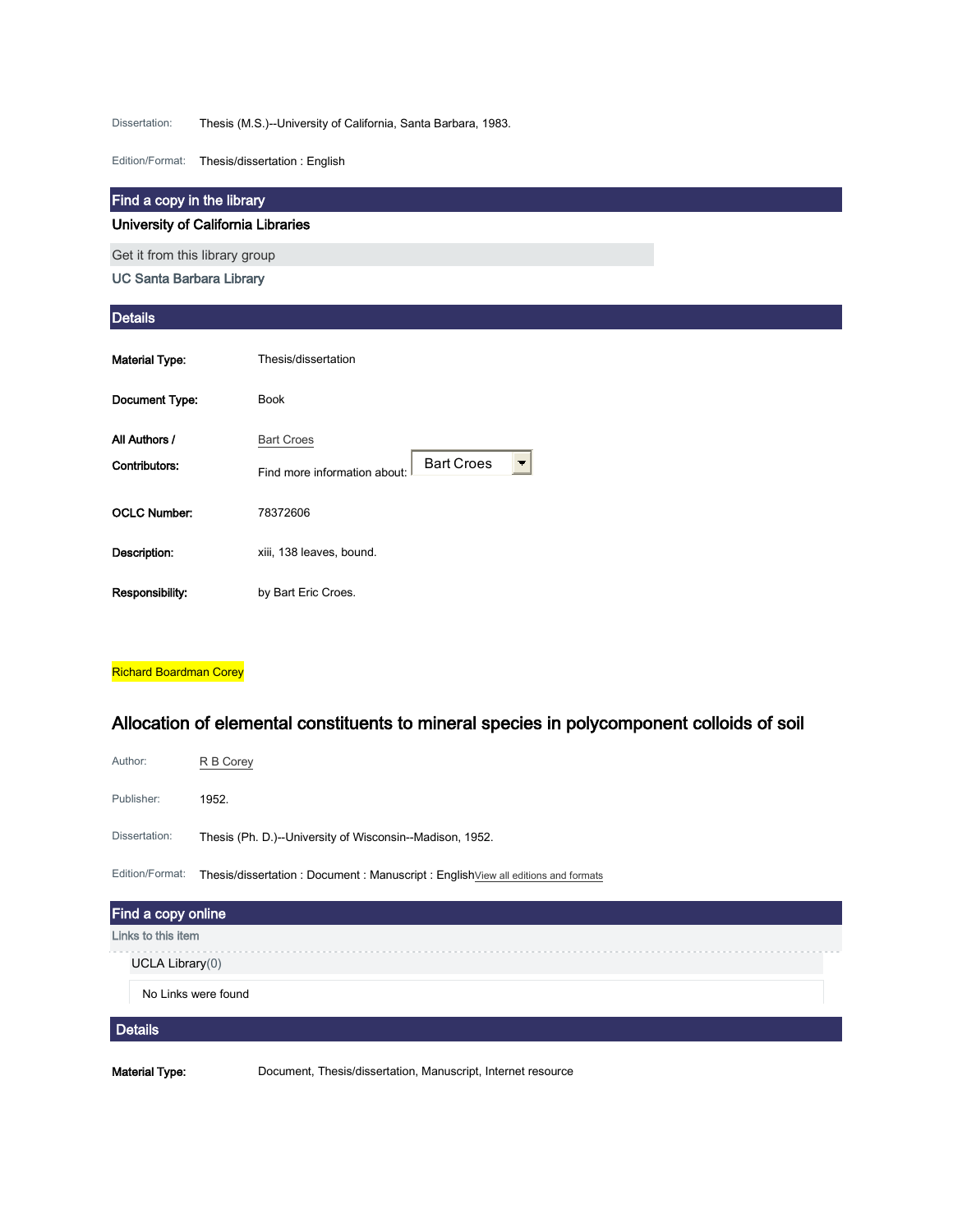| Document Type:               | Internet Resource, Computer File, Archival Material                                                       |
|------------------------------|-----------------------------------------------------------------------------------------------------------|
| All Authors /                | R B Corey                                                                                                 |
| Contributors:                | R B Corey<br>Find more information about                                                                  |
| <b>OCLC Number:</b>          | 608684368                                                                                                 |
| Notes:                       | Typescript. Vita. eContent provider-neutral record in process. Description based on print version record. |
| Description:                 | viii, 114 leaves : chart, diagrs., tables ; 29 cm.                                                        |
| Details:                     | Master and use copy. Digital master created according to Benchmark for Faithful Digital Reproductions of  |
|                              | Monographs and Serials, Version 1. Digital Library Federation, December 2002.                             |
| Responsibility:              | by Richard Boardman Corey.                                                                                |
| <b>Contributing Library:</b> | University of Wisconsin - Madison, General Library System                                                 |

Michael FitzGibbon

# Authority and community : the organization of private social welfare in Cleveland, 1870-1920

Author: [Michael FitzGibbon](http://ucla.worldcat.org/search?q=au%3A%22FitzGibbon%2C+Michael.%22&qt=hot_author)

Publisher: 2004.

Dissertation: Thesis (Ph. D.)--Case Western Reserve University, 2004.

Edition/Format: Thesis/dissertation : Manuscript : English

#### Find a copy in the library

This item isn't held in your library system, but it is held by other WorldCat Libraries. You may request this item from a WorldCat library through interlibrary loan.

#### **Details**

Material Type: Thesis/dissertation, Manuscript

Document Type: Book, Archival Material

All Authors / [Michael FitzGibbon](http://ucla.worldcat.org/search?q=au%3A%22FitzGibbon%2C+Michael.%22&qt=hot_author)